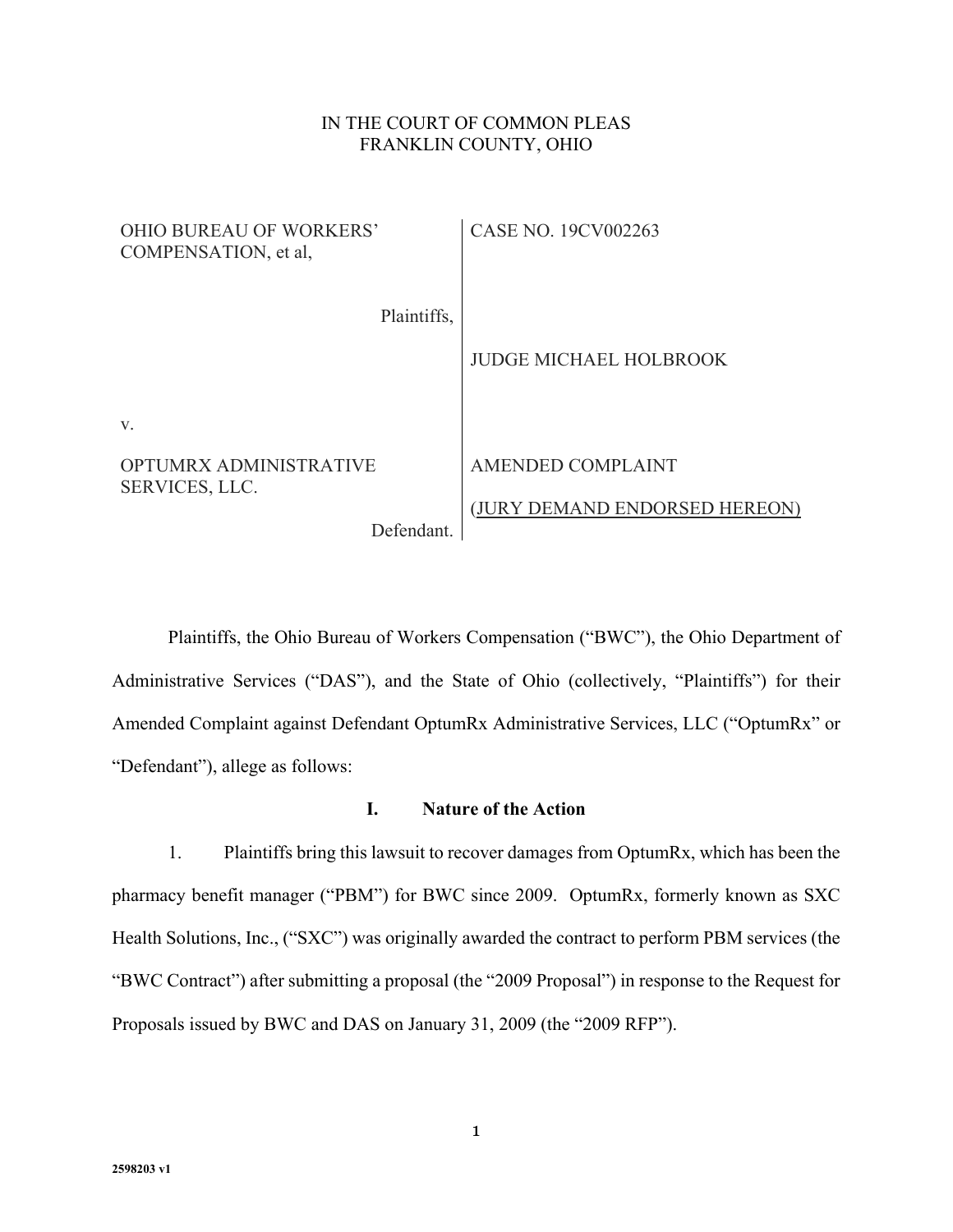2. The BWC Contract is composed of a number of documents, including: (1) the 2009 RFP and its addendums; (2) all materials and documents incorporated by reference in the 2009 RFP; (3) SXC's proposal as amended, clarified, and accepted by BWC; (4) all materials and documents incorporated by reference in SXC's proposal; and (5) any related amendments issued subsequent to the contract award, including but not limited to the May 20, 2016 Agreement (the "May 2016 Agreement") referenced herein. The contract materials are attached as Exhibits 1.1 through 1.15 to this Amended Complaint.

3. Plaintiffs bring claims against OptumRx for breach of contract, including the breach of the covenant of good faith and fair dealing.

4. Plaintiffs allege that OptumRx breached a term of the BWC Contract requiring OptumRx to adjudicate and reimburse pharmacy claims for multi-source generic medications at the lesser of the following amounts: (1) the Maximum Allowable Cost or "MAC" set by OptumRx; (2) the Federal Upper Limit price set by the Centers for Medicare and Medicaid Services ("CMS"); (3) the Average Wholesale Price ("AWP") minus 9%; or (4) the pharmacy provider's Usual and Customary charge. As a result of OptumRx's breach of this pricing provision, Plaintiffs have been overcharged millions of dollars for multi-source generic drugs during the term of the BWC Contract.

5. Plaintiffs also allege that OptumRx breached a term of the BWC Contract that became effective on November 1, 2016 and required OptumRx to manage BWC's MAC pricing to achieve a MAC Effective Rate of AWP minus 73.5%, at a minimum. This contractual breach by OptumRx has caused Plaintiffs millions in direct monetary damages between November 1, 2016 and the date of this Complaint.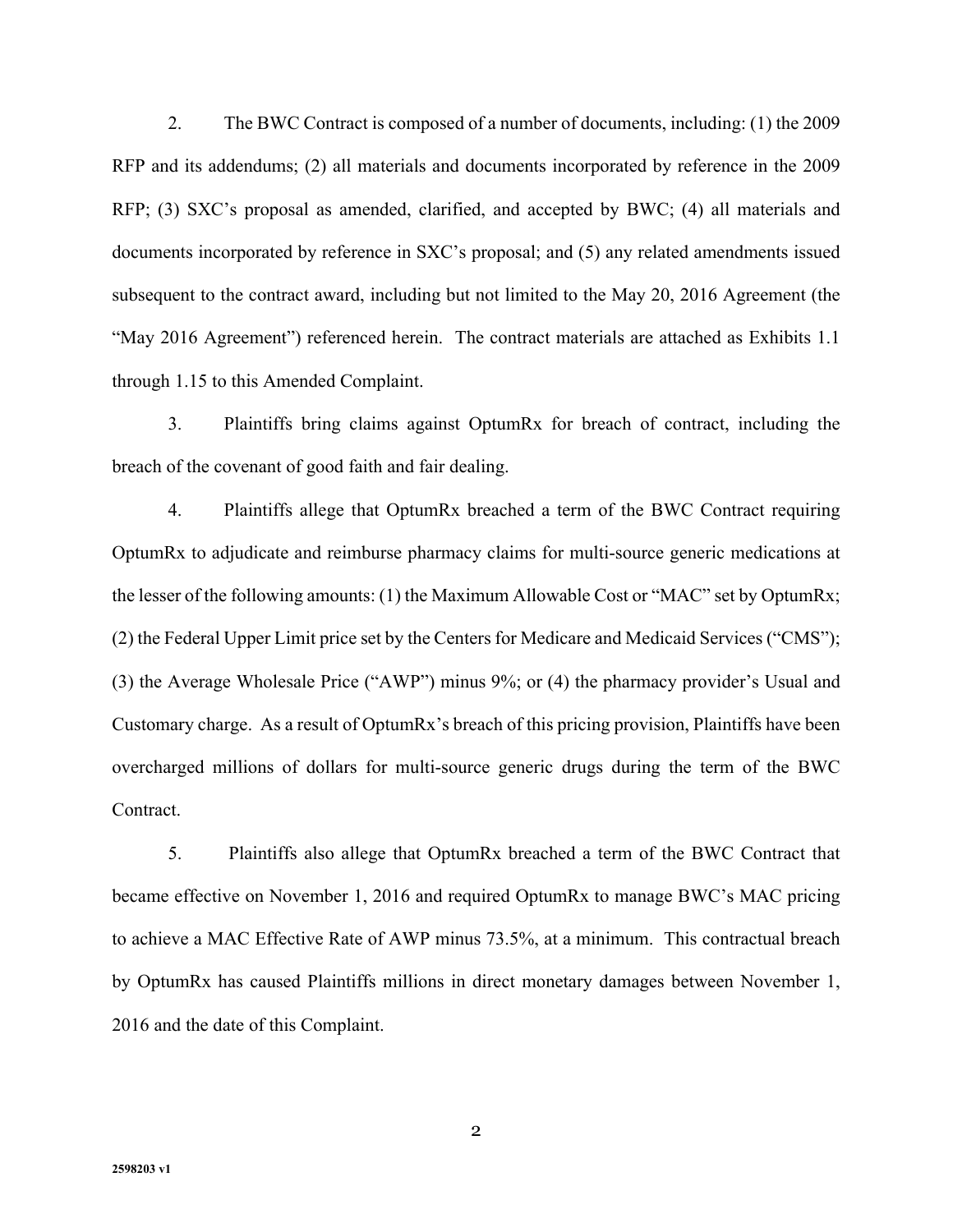6. Plaintiffs further allege that OptumRx failed to meet its obligation under the BWC Contract to make timely adjustments to its MAC List, unreasonably delaying the addition of new drugs to the list and failing to update its pricing to account for decreases in generic drug costs, resulting in additional direct monetary damages to Plaintiffs.

7. Plaintiffs allege, moreover, that OptumRx's contractual breaches were committed in bad faith and were inconsistent with the Plaintiffs' justified expectations regarding OptumRx's conduct and its performance under the BWC Contract, and constitute breaches of the duty of good faith and fair dealing implied in every contract under Ohio law.

#### **II. Parties**

8. Plaintiff, the Ohio Bureau of Workers' Compensation, is a governmental agency of the State of Ohio and is the exclusive provider of workers' compensation insurance in the State of Ohio. With more than \$29 billion dollars in assets, BWC is the largest state-run insurance system in the United States, and its purpose is the protection of the citizens and employers of Ohio through the prevention, care, and management of workplace injuries and illnesses.

9. Plaintiff, The Ohio Department of Administrative Services, is a governmental department of the State of Ohio that provides centralized services, specialized support and innovative solutions to state agencies, boards and commissions, as well as to local governments and state universities. As part of the services it provides to governmental entities, DAS assists governmental entities with their procurement process for vendors.

10. Plaintiff, the State of Ohio, brings this action by and through its Attorney General, David A. Yost, in its sovereign capacity in order to protect the interests of the State of Ohio.

11. Defendant OptumRx is a Texas limited liability company registered to do business in the State of Ohio.

**2598203 v1**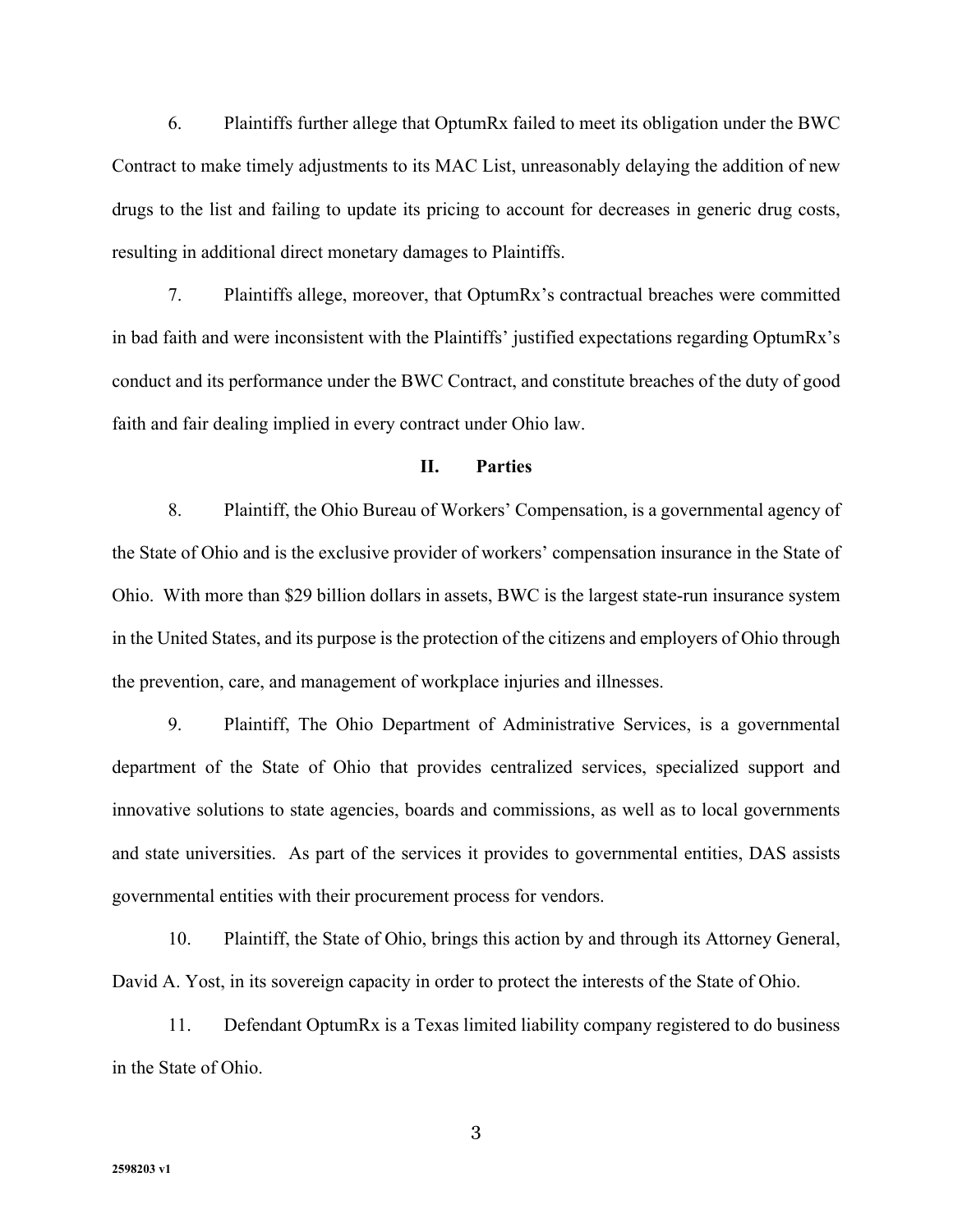#### **III. Jurisdiction and Venue**

12. This Court has jurisdiction over the Plaintiffs' claims pursuant to R.C. 2305.01, which gives the Court of Common Pleas general jurisdiction over civil actions. This Court has personal jurisdiction over Defendant because OptumRx does business in Ohio and has the requisite minimum contacts with Ohio necessary to permit the Court to exercise jurisdiction.

13. Venue is proper in Franklin County, Ohio, pursuant to Ohio Civ. R. 3(B)(3).

14, Jurisdiction and venue are also proper because the terms of the BWC Contract provide that the parties will bring their disputes in the appropriate court in Franklin County, Ohio.

#### **IV. Factual Background**

#### *OptumRx's Failure to Adhere to Pricing Provisions*

 15. The BWC Contract is a "pass-through" PBM contract. In a pass-through contract, the PBM warrants that it will receive *only* per-transaction administrative fees as compensation. The PBM is required to "pass-through" to the client (here, BWC) the costs of the drugs dispensed by pharmacies with no markup or "spread."

16. In a pass-through contract, pricing clauses are often written using "lesser of" logic, which means that the client will pay the *lesser of* one of several defined prices for a drug. In the case of most multi-source generic drugs, one of these options will generally be the PBM's MAC price, which is set by the PBM. PBMs consider their MAC pricing to be confidential and proprietary and do not share the methodology by which such pricing is set with their clients.

17. Due to the lack of transparency in MAC pricing, "lesser of" pricing clauses contain alternative pricing benchmarks to ensure that a PBM's MAC prices are competitive with the marketplace.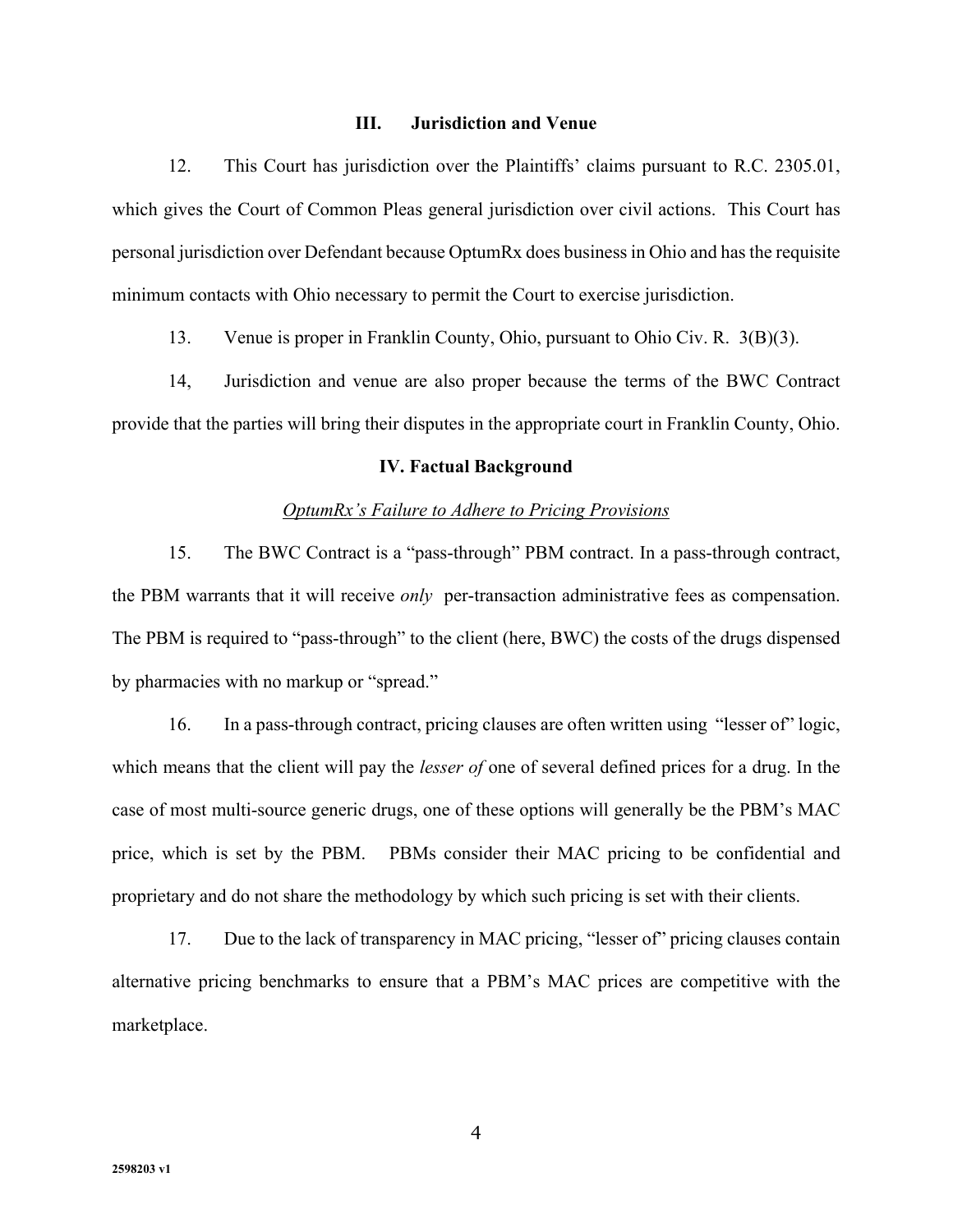18. BWC's reimbursement rates are set by Ohio Administrative Code § 4123-6-21. BWC's reimbursement rates were included in the 2009 RFP, the BWC Contract, and they were also expressly readopted in each extension of the BWC Contract entered into between 2009 and 2016. They incorporate the above-described type of "lesser of" pricing logic for multi-source generic drugs, as follows:

| Brand Name (Single Source) Drugs | The lesser of Blue Book Average Wholesale Price (AWP) - $9\% + $3.50$<br>dispensing fee* or the provider's Usual and Customary charge.                                                                                                                                                                                                                                                                        |
|----------------------------------|---------------------------------------------------------------------------------------------------------------------------------------------------------------------------------------------------------------------------------------------------------------------------------------------------------------------------------------------------------------------------------------------------------------|
| Generic (Multi-Source) Drugs     | The lesser of its current Offeror's proprietary Maximum Allowable Cost<br>(MAC) for widely-available generic products, the Centers for Medicare and<br>Medicaid (formerly Health Care Financing Administration) Federal Upper<br>Limit (CMS FUL) + $$3.50$ dispensing fee*, the Blue Book Average Wholesale<br>Price (AWP) - $9\%$ + \$3.50 dispensing fee*, or the provider's Usual and<br>Customary charge. |

Exhibit 1.2, p. 105.

 19. Pursuant to the BWC Contract's pricing provision, when OptumRx determined how much to pay a pharmacy for a multi-source generic prescription dispensed to a BWC claimant, it was contractually obligated to pay the "lesser of" OptumRx's MAC price, the Federal Upper Limit  $(FUL)^1$ , AWP minus 9%<sup>2</sup>, or the pharmacy's Usual and Customary charge.<sup>3</sup> Determination of which was the "lesser of" pricing option was to occur on every claim such that, for example, in one instance the FUL could be the "lesser of" all other contractually provided reimbursement rate options for a claim and, in another instance, OptumRx's MAC price could be the "lesser of" those options.

<sup>1</sup> The Federal Upper Limit is the highest amount at which federally-funded programs will reimburse for multi-source generic drugs.

<sup>&</sup>lt;sup>2</sup> A \$3.50 dispensing fee is paid with all MAC, FUL and AWP based reimbursements.

<sup>3</sup> Usual and Customary Charge is the price charged to the general public, including applicable discounts and discounted prices associated with loyalty programs. This price must be reported by pharmacies in accordance with 42 C.F.R §447.512(b).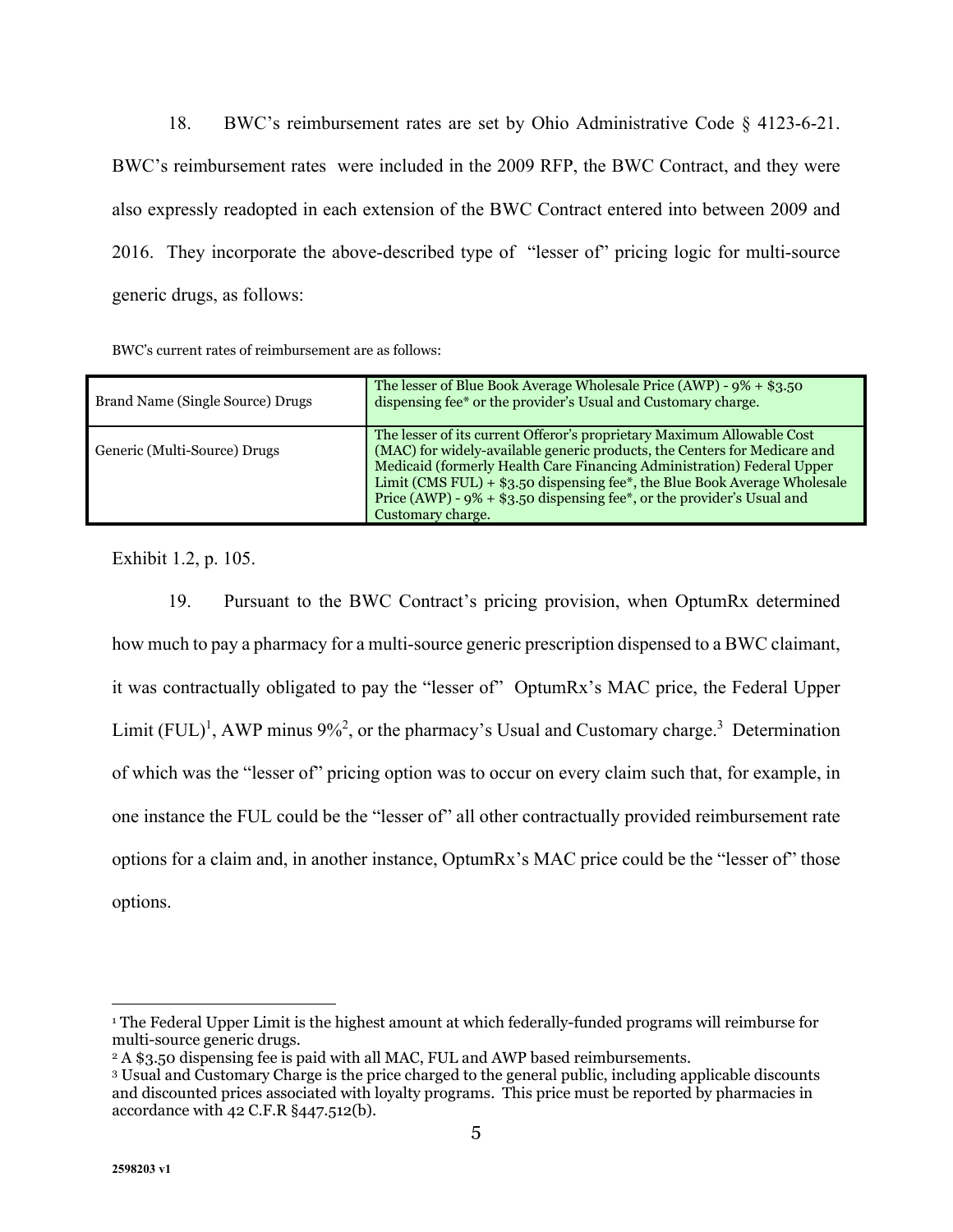20. OptumRx failed to follow the BWC Contract's pricing terms to determine and apply the "lesser of" pricing option, and instead charged prices for multi-source generic drugs that, in many instances, significantly exceeded the Federal Upper Limit in effect at the relevant time, which was the "lesser of" the other reimbursement rate options.

 21. The effects of OptumRx's failure to employ the "lesser of" provisions in the BWC Contract can be demonstrated by looking at the amounts charged by OptumRx to BWC during several time periods for common multi-source generic drugs. During each period, the OptumRx MAC price charged to BWC exceeded the Federal Upper Limit, as follows:

| <b>Drug Name</b>                 | Q1 2014<br><b>OptumRx MAC</b><br>Price as<br>Percentage of<br><b>Federal Upper</b><br>Limit | Q1 2015<br><b>OptumRx MAC</b><br>Price as<br>Percentage of<br><b>Federal Upper</b><br>Limit | Q1 2016<br><b>OptumRx MAC</b><br>Price as<br>Percentage of<br><b>Federal Upper</b><br>Limit | Q1 2017<br><b>OptumRx MAC</b><br>Price as<br>Percentage of<br><b>Federal Upper</b><br>Limit |
|----------------------------------|---------------------------------------------------------------------------------------------|---------------------------------------------------------------------------------------------|---------------------------------------------------------------------------------------------|---------------------------------------------------------------------------------------------|
| Baclofen Tab                     |                                                                                             |                                                                                             |                                                                                             |                                                                                             |
| 10mg                             | 137.90%                                                                                     | 335.24%                                                                                     | 201.44%                                                                                     | 172.83%                                                                                     |
| Baclofen Tab<br>20mg             | 106.38%                                                                                     | 619.26%                                                                                     | 287.50%                                                                                     | 198.96%                                                                                     |
| Prednisone Tab<br>10mg           | 405.69%                                                                                     | 405.69%                                                                                     | 292.56%                                                                                     | 177.61%                                                                                     |
| Tramadol HCL<br>50mg             | 158.33%                                                                                     | 158.33%                                                                                     | 118.56%                                                                                     | 204.32%                                                                                     |
| Alprazolam Tab<br>1mg            | 180.79%                                                                                     | 180.79%                                                                                     | 149.12%                                                                                     | 232.62%                                                                                     |
| Amitriptylin Tab<br>25mg         | 117.92%                                                                                     | 267.99%                                                                                     | 220.03%                                                                                     | 126.47%                                                                                     |
| Ibuprofen Tab<br>800mg           | 177.27%                                                                                     | 177.27%                                                                                     | 175.89%                                                                                     | 158.50%                                                                                     |
| Oxycodone Tab<br>5 <sub>mg</sub> | 144.23%                                                                                     | 256.88%                                                                                     | 176.93%                                                                                     | 137.43%                                                                                     |

 22. As a result of OptumRx's breach of its express duty to accurately adjudicate claims and correctly apply the "lesser-of" pricing provisions contained in the BWC Contract, Plaintiffs have been overcharged millions of dollars over the term of the BWC Contract.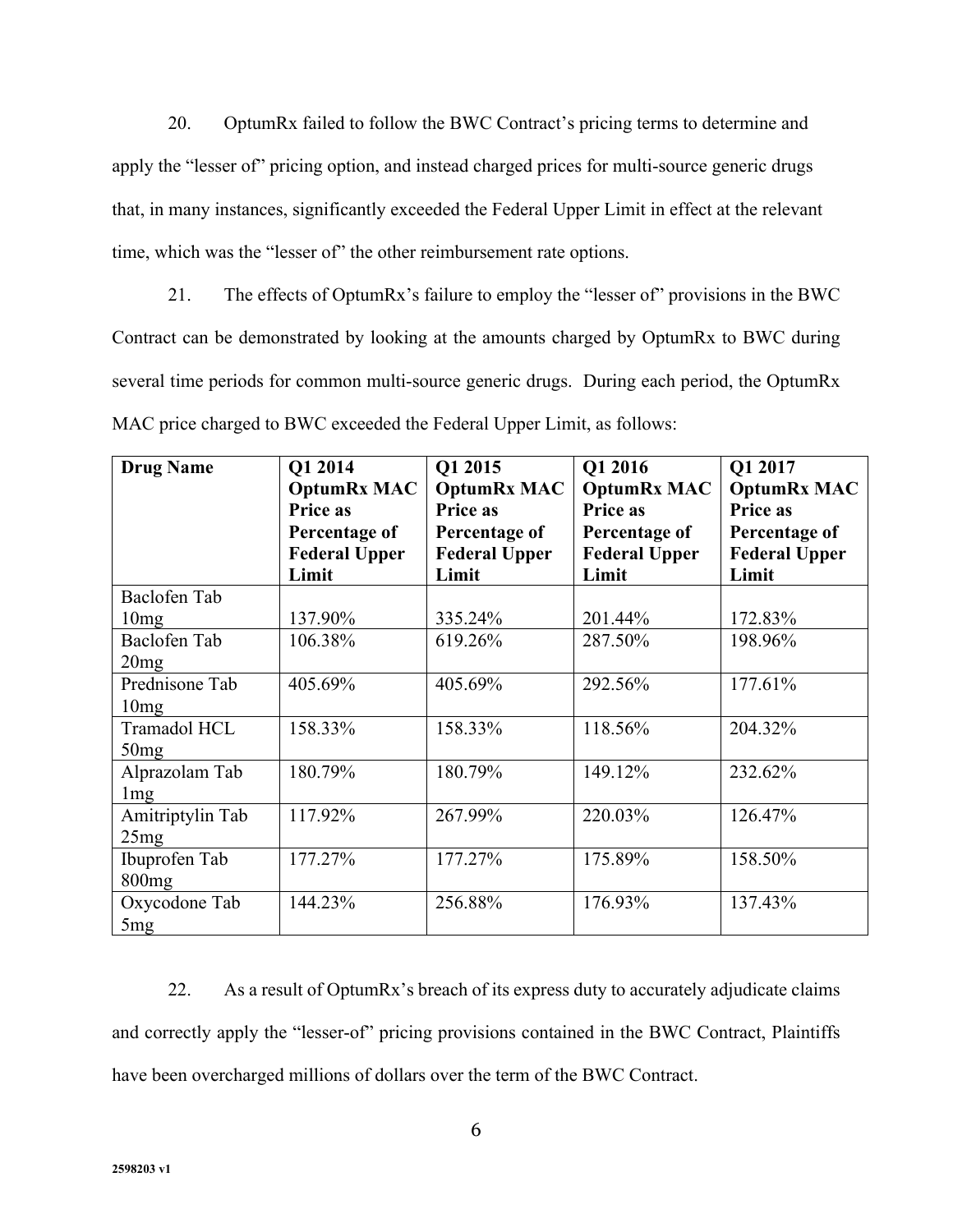#### *OptumRx's Failure to Meet Discount Guarantees*

 23. In its response to the 2009 RFP, OptumRx represented that its basic MAC pricing, as used for various other state-managed plans, generated a Generic Effective Rate or "GER", which is the average discount off Average Wholesale Price for all generic drugs utilized by BWC, of between AWP minus 74% and AWP minus  $78\%$ .<sup>4</sup> Based on the drug utilization data provided by BWC as part of the RFP, OptumRx further represented that its MAC list would produce a "weighted generic effective rate of  $AWP - 80.88\%$ ."<sup>5</sup>

 24. After the BWC Contract was in place, BWC observed that the promised savings in prescription drug expenses had not materialized. In 2015, BWC retained a consultant to examine OptumRx's performance.

25. The results of the 2015 investigation showed that OptumRx was not meeting the discounts represented in the 2009 RFP and that BWC's Generic Effective Rate was falling considerably short of the 74% OptumRx represented as the minimum discount BWC would receive. OptumRx's failure to meet this obligation was costing Plaintiffs millions per year in additional health care costs.

26. BWC approached OptumRx with these concerns, threatening to terminate the BWC Contract on October 31, 2016 unless they were addressed. The threat of termination prompted OptumRx to finally address Plaintiffs' concerns and enter into an agreement on May 20, 2016.

27. The May 2016 Agreement states, among other things, that OptumRx was obligated, beginning November 1, 2016, to manage BWC's MAC list to a MAC Effective Rate of AWP

<sup>4</sup> Exhibit 1.5, Attachment 10, Cost Summary Form, p. 5.

 $5 (Id.)$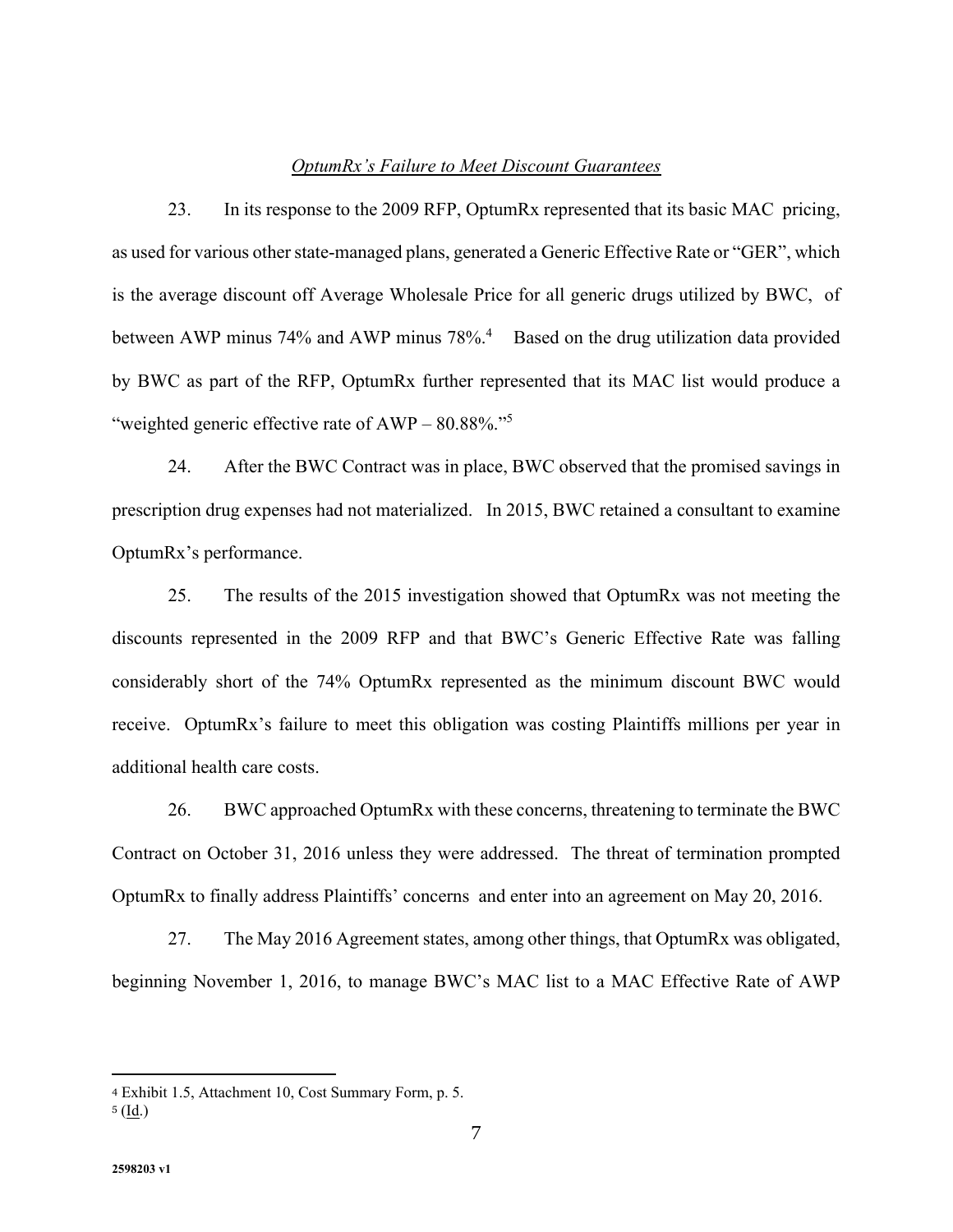minus  $74\%$ <sup>6</sup> In exchange for this and other concessions, OptumRx's administrative fee was increased dramatically, by nearly 300%, and the BWC Contract was extended to October 31,  $2018$ .<sup>7</sup> The May 2016 Agreement was incorporated into the BWC Contract, as was expressly noted and agreed in the extension to the BWC Contract executed by the parties. $8$ 

28. Between November 1, 2016 and the termination of the BWC Contract on October 31, 2018, OptumRx failed to meet its obligation to manage BWC's MAC list to an Effective Rate of AWP minus 74% causing significant damage to Plaintiffs.

29. When challenged by BWC about its failure to abide by the May 2016 Agreement, OptumRx, tellingly, did not deny its obligations. Instead, OptumRx admitted it had breached the May 2016 Agreement (and thus the BWC Contract). OptumRx attempted to justify its actions by citing a January 1, 2017 change to the Ohio Administrative Code that altered the reimbursement rate for *non-MAC drugs* from AWP minus 9% to AWP minus 15%.<sup>9</sup> Instead of giving Plaintiffs the agreed-upon AWP minus 74% discount, OptumRx argued that, in order to maintain "agreedupon cost models," it had been "managing the BWC MAC List to a MAC Effective Rate of AWP-67."<sup>10</sup> Plaintiffs have consistently rejected OptumRx's post-hoc explanations for its failure to manage BWC's MAC list to an Effective Rate of AWP minus 74%.<sup>11</sup>

# *OptumRx's Failure to Adjust Generic Drug Prices*

30. The BWC Contract provided that OptumRx would make timely additions and adjustments to its MAC prices to account for changes in the status (*i.e.*, brand, generic, single-

<sup>6</sup> Exhibit 1.13.

<sup>7</sup> Id. 8 Id.

<sup>9 &</sup>lt;u>See</u> O.A.C. §4123-6-21(G).<br><sup>10</sup> Exhibit 4.

 $11$  Exhibit  $5$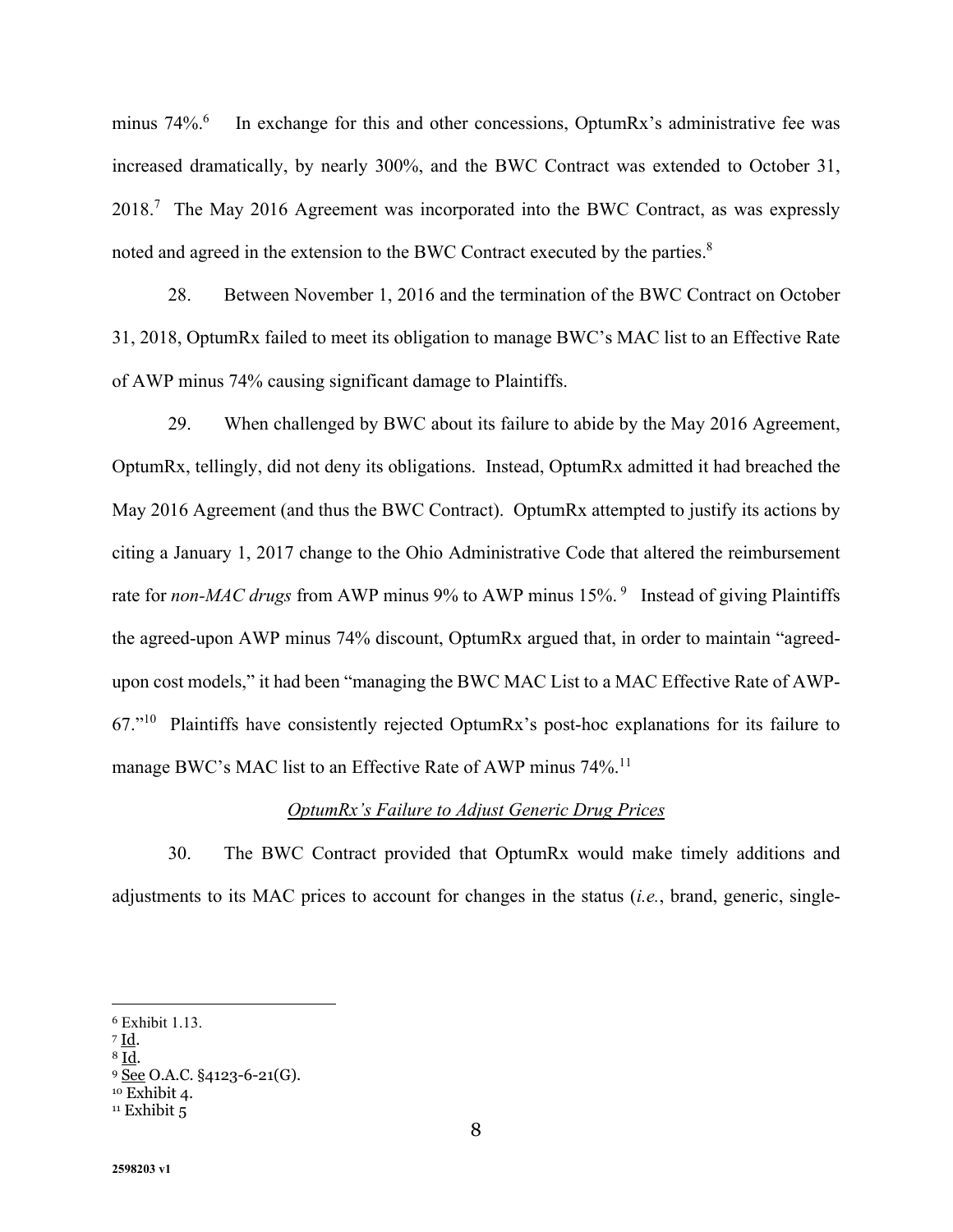source generic or multi-source generic) of drugs and other market factors, including decreases in generic drug costs. Such adjustments were required to be made once per quarter, *at a minimum*.

31. The BWC Contract also provided that OptumRx would refrain from entering into any other agreements that would restrict OptumRx's ability to perform its duties under the BWC Contract.<sup>12</sup>

32. Analyses of the historical MAC prices charged to BWC show that OptumRx failed to update its MAC Lists to include new generic drugs or to make timely adjustments to the prices of drugs already included on its MAC List that moved from single-source to multi-source. As a result, BWC was regularly charged commercially unreasonable prices for generic drugs.

33. For example, during the fourth quarter of 2016, OptumRx's average charge to BWC for Celecoxib 200 mg capsules, which had been available in the marketplace as a multiplesource generic since late 2014, was more than 200% of the Federal Upper Limit and more than 300% of the National Average Drug Acquisition Cost ("NADAC"), another federal drug-pricing benchmark maintained by CMS.<sup>13</sup>

34. Upon information and belief, OptumRx's unreasonable delays in adjusting the prices of MAC drugs were directly related to contracts OptumRx entered into with retail pharmacy groups that required OptumRx to pay the pharmacies a certain average price for generic drugs *across its book of business*. By charging BWC higher prices for generic drugs, OptumRx thereby offset more aggressive pricing on those same medications for its other customers.<sup>14</sup>

35. Throughout the term of the BWC Contract, OptumRx's failure to properly update its MAC List and MAC pricing resulted in damages to BWC which are in addition to, and in excess

<sup>12</sup> Exhibit 1.2, Attachment 3, General Warranties.

<sup>13</sup> These percentages have been adjusted to account for the \$3.50 dispensing fee provided for by the BWC Contract.

<sup>&</sup>lt;sup>14</sup> See Exhibit 2, Complaint to Vendor.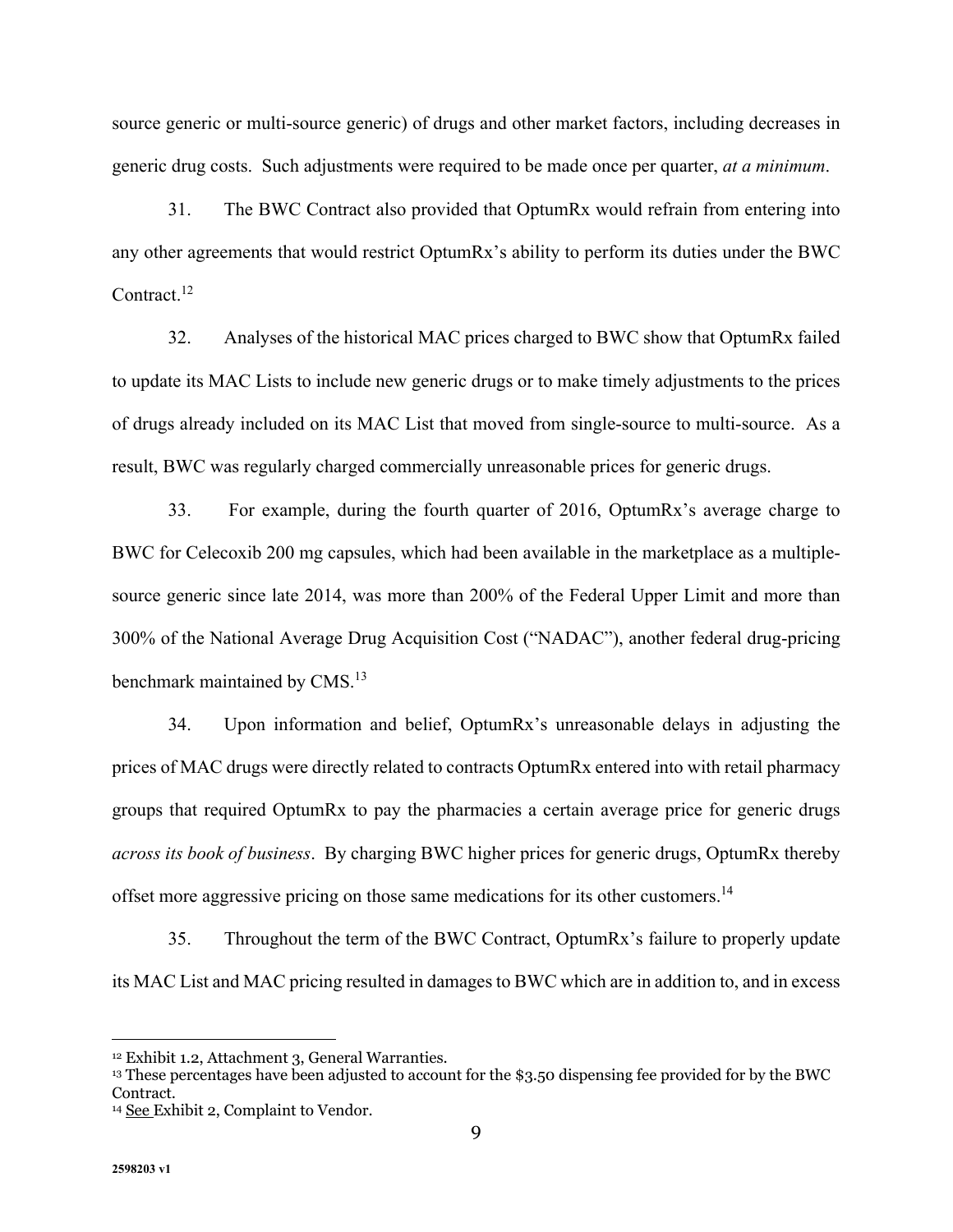of, the damages caused by OptumRx's failure to adhere to the BWC Contract's "lesser of" pricing provisions.

36. On October 31, 2018, OptumRx's contract with BWC expired and was not renewed.

### **COUNT I**

### **BREACH OF CONTRACT**

37. Plaintiffs hereby incorporate by reference all previous paragraphs.

38. The BWC Contract is a valid and enforceable contract.

 39. Plaintiffs have fully performed or tendered all performance required under the BWC Contract.

#### *(Failure to Adhere to Pricing Provisions)*

 40. Pursuant to the terms of the BWC Contract, OptumRx was required, at all times, to ensure that pharmacy providers were paid for multi-source generic drugs, and that BWC was in turn charged for those drugs, at the lowest of the following prices:

- (a) OptumRx's MAC price for the drug plus a \$3.50 dispensing fee;
- (b) The Federal Upper Limit price plus a \$3.50 dispensing fee;
- (c) AWP minus 9% plus a \$3.50 dispensing fee; *or*
- (d) The pharmacy provider's Usual and Customary charge.

 41. OptumRx failed to comply with these pricing provisions, and regularly charged BWC amounts for multi-source generic drugs that exceeded the Federal Upper Limit established by CMS which was the "lesser of" pricing available for a particular claim.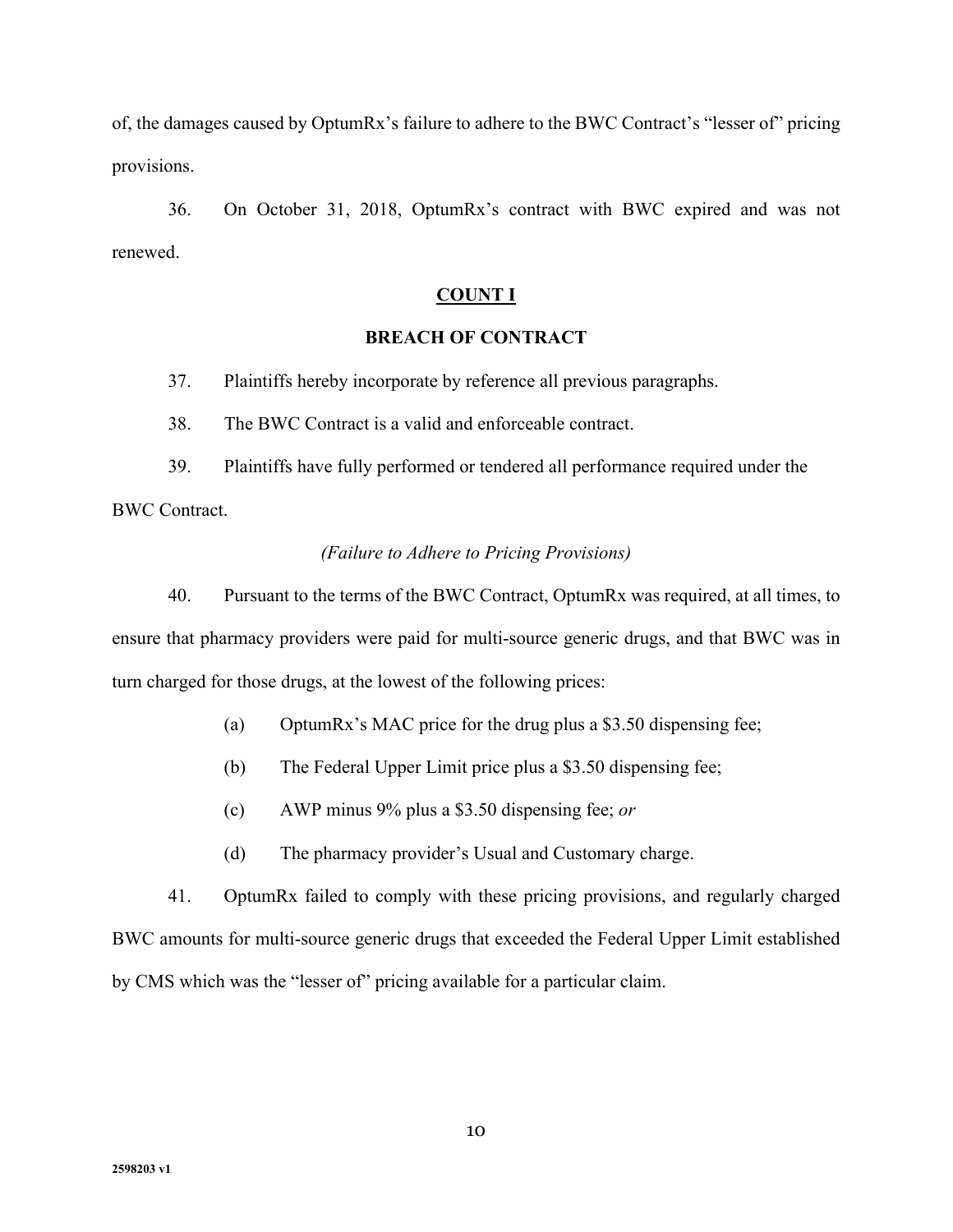42. As a consequence of Defendant's breach of its contractual duty to accurately apply the pricing provisions of the BWC Contract, Plaintiffs have been damaged by paying to OptumRx overcharges on certain multi-source generic medications over the life of the BWC Contract.

#### *(Failure to Meet Pricing Guarantees)*

43. Pursuant to the terms of the BWC Contract as clarified by the May 2016 Agreement, OptumRx was required, from November 1, 2016, forward, to manage BWC's MAC Price List to a MAC Effective Rate of AWP minus 74%.

44. OptumRx failed to meet this obligation, intentionally managing BWC's MAC Price List to a MAC Effective Rate of AWP-67%, rather than AWP-74%.

45. As a result of OptumRx's breach of this contractual obligation, Plaintiffs suffered significant financial damages in the form of overpayments for generic drugs dispensed to BWC claimants.

#### *(Failure to Adjust Generic Pricing)*

 46. Pursuant to the terms of the BWC Contract, OptumRx was required to provide to BWC accurate and timely information on the pricing of prescription medications, including generic medications.

 47. Pursuant to the terms of the BWC Contract, OptumRx was required to make timely and accurate adjustments to its MAC Lists and MAC pricing.

 48. Pursuant to the terms of the BWC Contract, OptumRx was required to refrain from entering into any agreement or contract that would prevent it from fulfilling its obligations under the BWC Contract, including its obligation to secure advantageous pricing for BWC on generic drugs.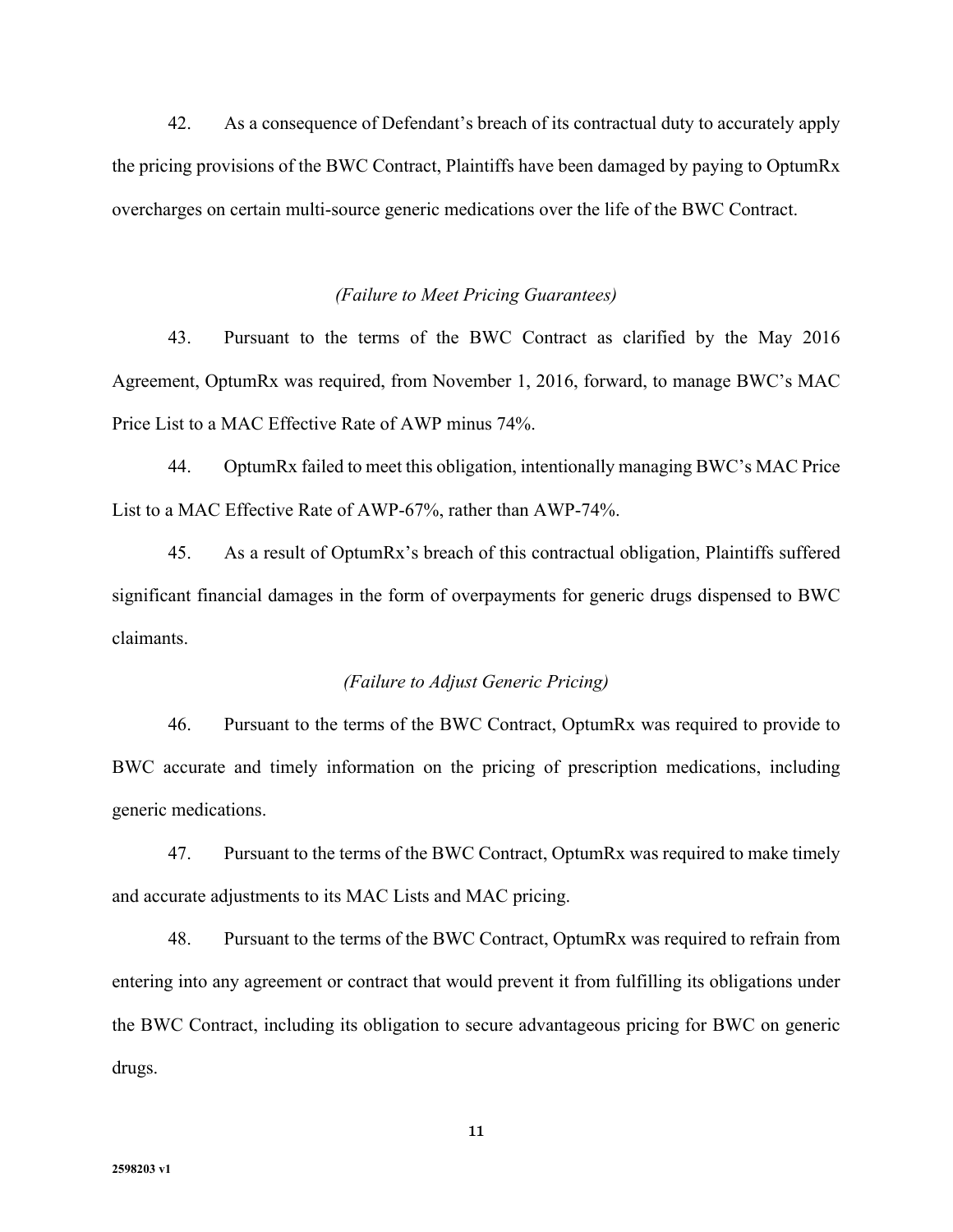49. OptumRx breached these duties by failing to add new generic drugs to its MAC List within a reasonable period of time.

 50. OptumRx breached these duties by failing to adjust its MAC prices to reflect decreases in the cost of generic drugs, or by delaying such adjustments for an unreasonable period of time.

 51. OptumRx further breached these duties by entering into contracts with pharmacy providers that required OptumRx to meet certain pricing guarantees on a book-of-business basis, a practice which created irreconcilable conflicts between BWC's interests and those of OptumRx's other clients.

 52. As a consequence of OptumRx's breaches of duty as stated above, Plaintiffs have suffered damages in the form of overcharges for generic drugs dispensed to BWC claimants. These damages are in addition to and in excess of the damages to Plaintiffs caused by OptumRx's failure to adhere to the "lesser of" pricing provisions contained in the BWC Contract. While the precise amount of such damages are impossible to calculate until the claims for all contractual periods are re-adjudicated to use the the correct "lesser of" pricing, these damages are substantial, and will be proven to a specific quantum at trial.

## *(Breach of the Covenant of Good Faith and Fair Dealing)*

 53. OptumRx's failures in performance and other acts detailed herein constitute breaches of contract, and also constitute breaches of the duty of good faith and fair dealing that exists in all contracts under Ohio law. OptumRx's breaches of duty were committed knowingly and in bad faith and with the intent to deprive Plaintiffs of the benefit of their bargain and to frustrate their reasonable expectations under the BWC Contract.

#### *(Contractual Damages)*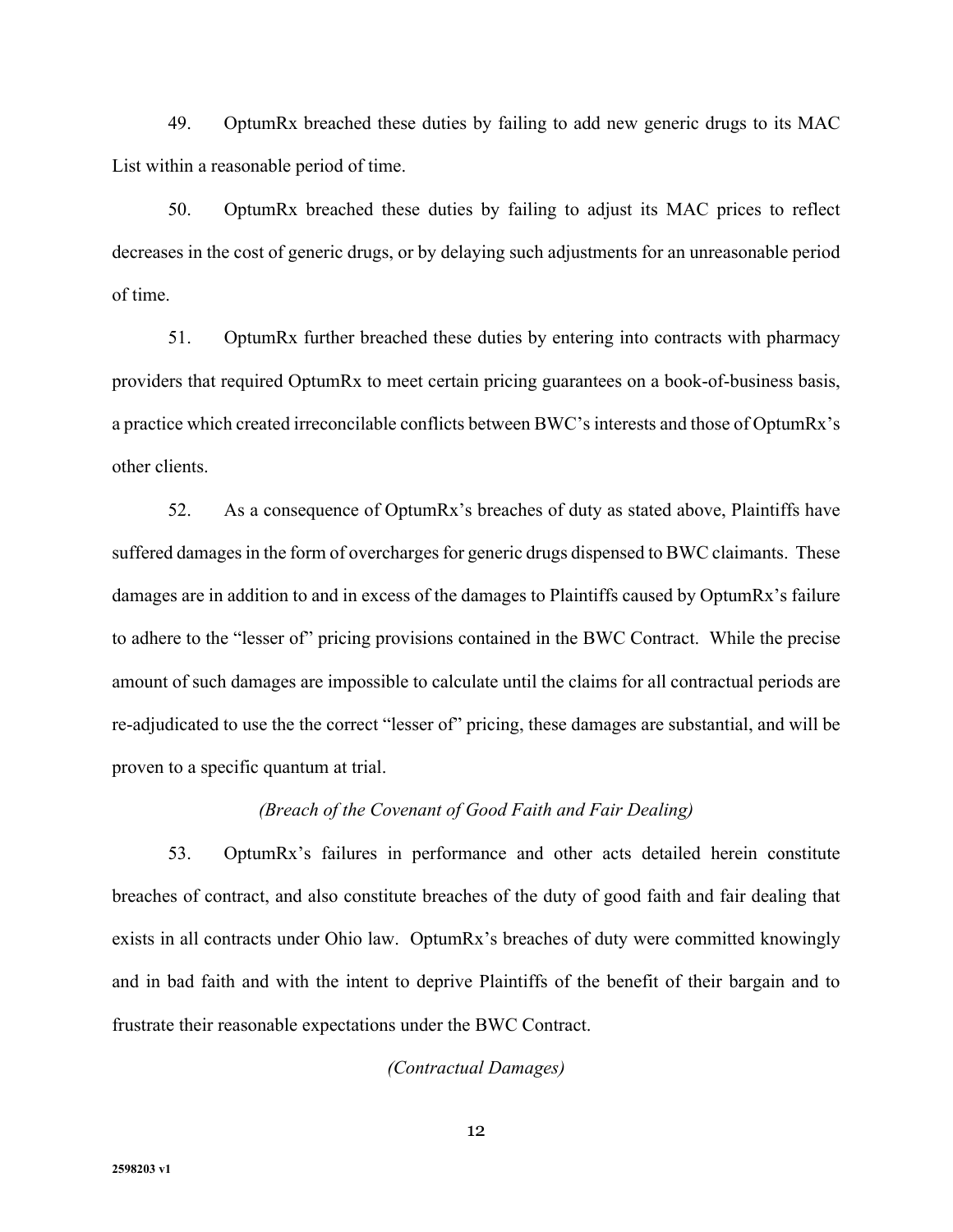54. As a direct result of OptumRx's breaches of the express and implied duties detailed herein, Plaintiffs have suffered direct economic harm in the form of wrongful overcharges for prescription drugs dispensed to claimants under Ohio's workers' compensation system. Plaintiffs seek an award of such damages, upon sufficient proof thereof, as will place them in the same economic position they would have occupied in the absence of any breach of duty by OptumRx.

 55. Furthermore, to the extent that it is impossible to prove with specificity the precise amount of any class or type of damages suffered by the Plaintiffs as a result of OptumRx's breaches of contract, Plaintiffs rely on the express provisions of the BWC Contract permitting the recovery of stipulated damages in the amount of \$5,000 per day, from the first day of a proven breach until the breach is cured, as a basis for recovery and for the calculation of damages. 15

WHEREFORE, Plaintiffs respectfully pray for judgment against Defendant, OptumRx, as follows:

- 1. Compensatory damages in excess of \$25,000; or, alternatively or additionally;
- 2. Liquidated damages in the amount of \$5,000 per day for each day from the date of the first breach of contract through the date of such award;
- 3. An award of prejudgment and post judgment interest;
- 4. An award of the costs of this litigation, including reasonable attorneys' fees; and
- 5. Such other relief as the Court deems appropriate and just.

Respectfully submitted,

OHIO BUREAU OF WORKERS' COMPENSATION, and OHIO DEPARTMENT OF ADMINISTRATIVE SERVICES, and STATE OF OHIO, Plaintiffs.

<sup>&</sup>lt;sup>15</sup> Exhibit 1.2, p. 70, Liquidated Damages.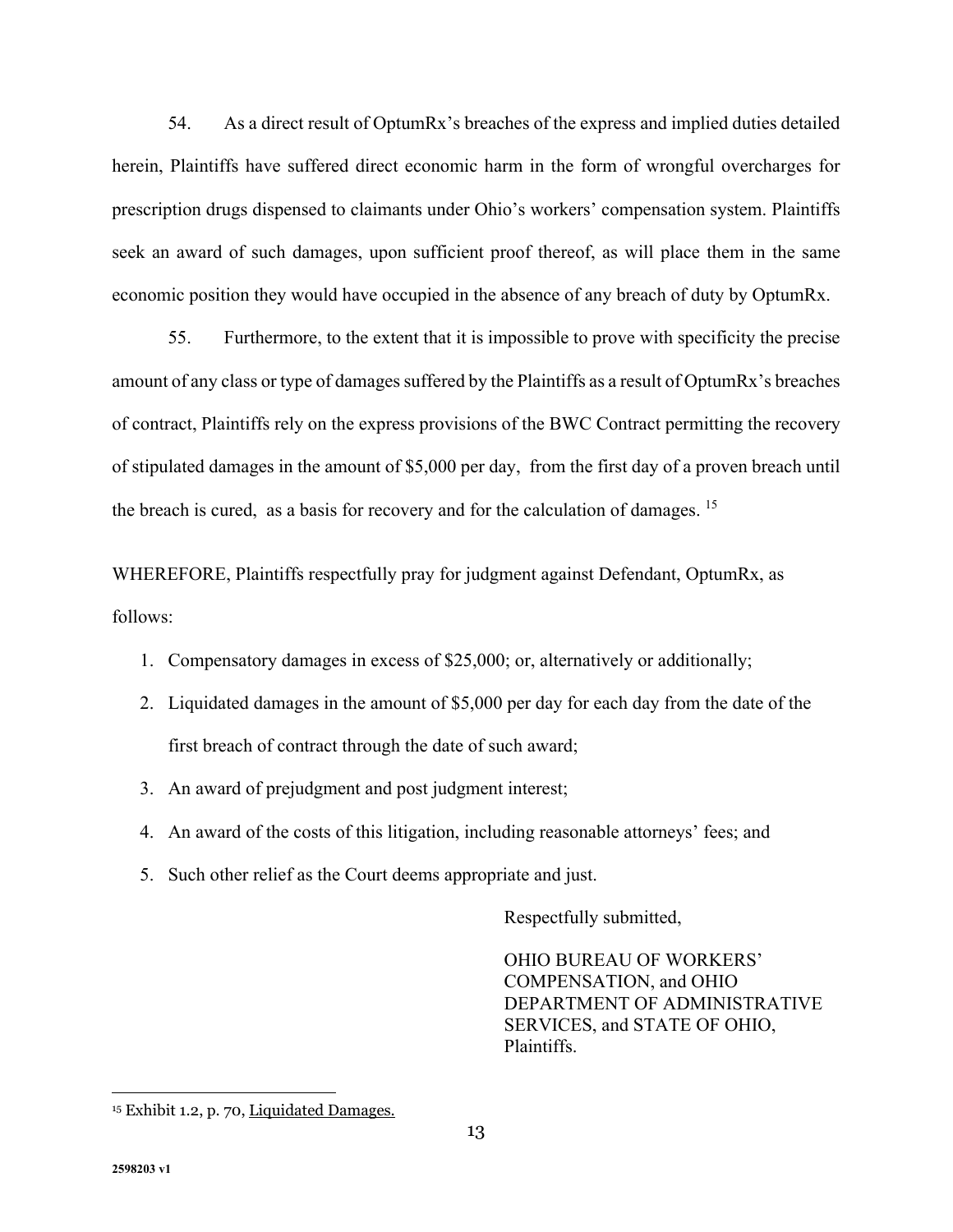/s/ Donald W. Davis, Jr.

 Donald W. Davis, Jr. (#0030559) Adam D. Fuller (#0076431) Elizabeth Shively Boatwright (#0081264) BRENNA MANNA DIAMOND, LLC 75 East Market Street Akron, OH 44308 Telephone: 330-253-5060 Facsimile: 330-253-1977 dwdavis@bmdllc.com adfuller@bmdllc.com esboatwright@bmdllc.com

W. Lawrence Deas William Liston LISTON & DEAS, PLLC 605 Crescent Blvd., Suite 200 Ridgeland, MS 39157 Telephone (601) 981-1636 Facsimile (601)982-0371 Lawrence@listondeas.com William@listondeas.com *(Pro Hac Vice Pending)*

Steven J. Toll COHEN MILSTEIN SELLERS & TOLL PLLC 1100 New York Ave. NW, Fifth Floor Washington, DC 20005 Telephone: (202) 408-4600 Facsimile: (202) 408-4699 stoll@cohenmilstein.com *(Pro Hac Vice Pending)*

 Christina D. Saler COHEN MILSTEIN SELLERS & TOLL PLLC Three Logan Square 1717 Arch Street, Suite 3610 Philadelphia, PA 19013 Telephone: (267) 479-5707 Facsimile: (267) 479-5701 csaler@cohenmilstein.com *(Pro Hac Vice Pending)* 

*Special Counsel for the Attorney General of the State of Ohio*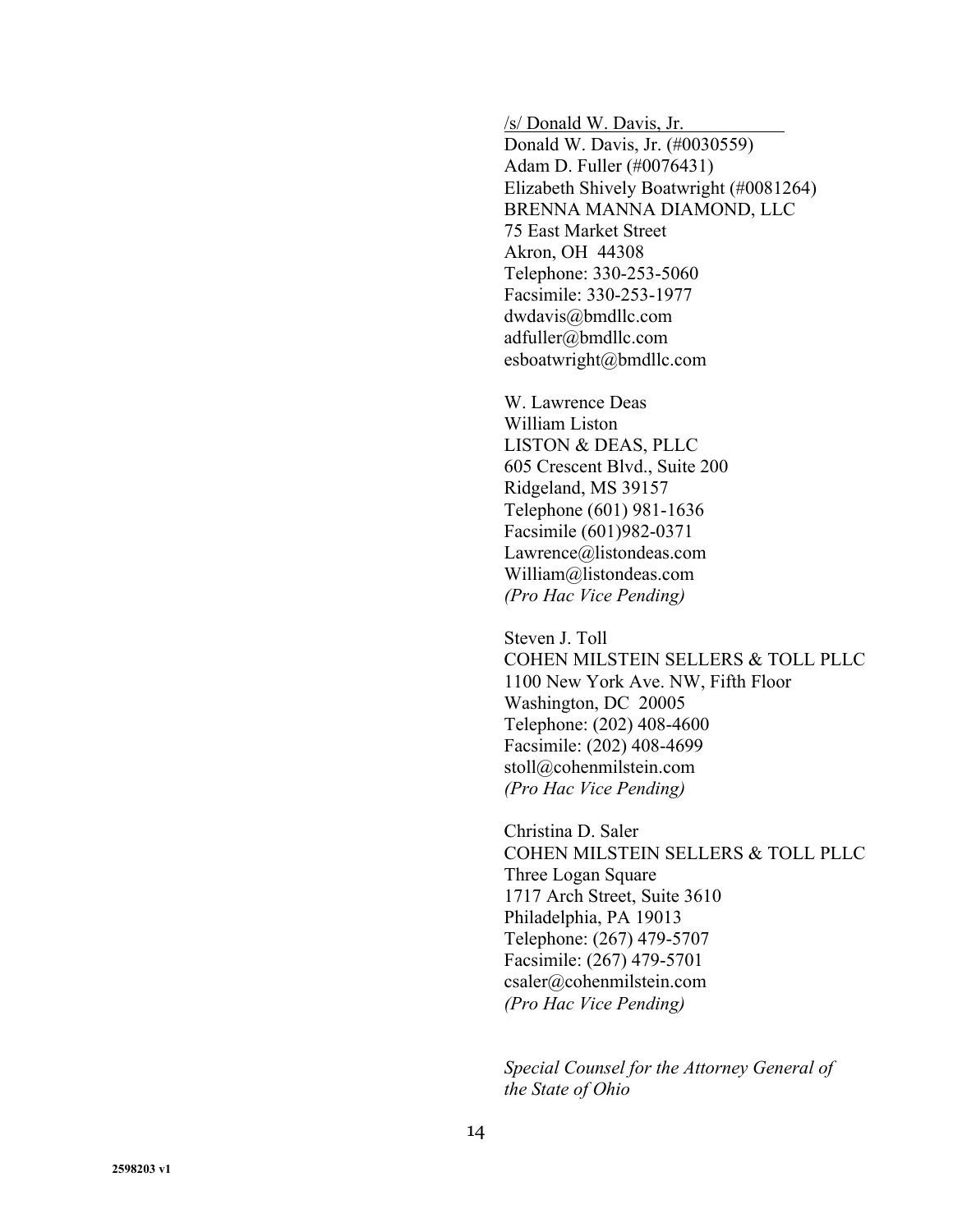# **JURY DEMAND**

Plaintiffs hereby demand a trial by jury of all issues herein.

 /s/ Donald W. Davis, Jr. *Attorney for Plaintiffs* 

# CERTIFICATE OF SERVICE

I hereby certify that on this 22nd day of November, 2019, a copy of the foregoing was filed

electronically and served upon the following by email:.

| Katheryn M. Lloyd, Esq.                      | Emily A. Gomes, Esq.          |
|----------------------------------------------|-------------------------------|
| Michael H. Carpenter, Esq.                   | Hogan Lovells US LLP          |
| Jeffrey A. Lipps, Esq.                       | 8350 Broad Street, 17th Floor |
| Carpenter Lipps & Leland, LLP                | Tysons, VA 22102              |
| 280 North High Street, Suite 1300            | emily.gomes@hoganlovells.com  |
| Columbus, OH 43215                           |                               |
| lloyd@carpenterlipps.com                     |                               |
| $capenter(\omega \text{carpenterlipps.com})$ |                               |
| lipps@carpenterlipps.com                     |                               |
|                                              |                               |
| Gregory F. Noonan, Esq.                      | Craig H. Smith, Esq.          |
| Hogan Lovells US LLP                         | Hogan Lovells US LLP          |
| 125 High Street                              | 600 Brickell Ave., Suite 2700 |
| Boston, MA 02110                             | Miami, FL 33131               |
| Gregory.noonan@hoganlovells.com              | craig.smith@hoganlovells.com  |
|                                              |                               |
| Peter H. Walsh, Esq.                         |                               |
| Hogans Lovells US LLP                        |                               |
| 80 South 8 <sup>th</sup> Street, Suite 1225  |                               |
| Minneapolis, MN 55402                        |                               |
| Peter.walsh@hoganlovells.com                 |                               |

 /s/ Donald W. Davis, Jr. *Attorney for Plaintiffs*